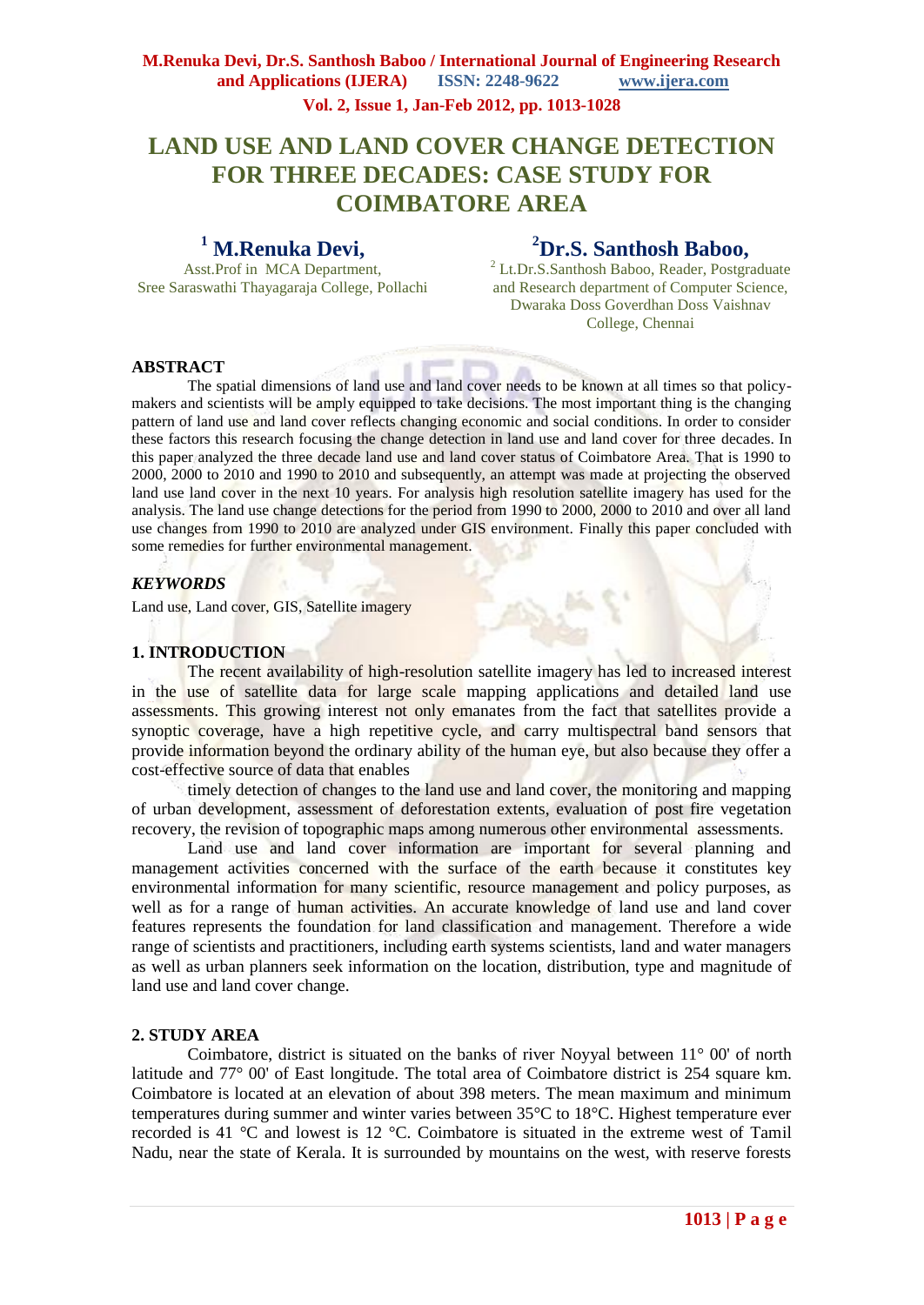#### **M.Renuka Devi, Dr.S. Santhosh Baboo / International Journal of Engineering Research and Applications (IJERA) ISSN: 2248-9622 www.ijera.com Vol. 2, Issue 1, Jan-Feb 2012, pp. 1013-1028**

and the (Nilgiri Biosphere Reserve) on the northern side. The eastern side of the district, including the city is predominantly dry. The entire western and northern part of the district borders the Western Ghats with the Nilgiri biosphere as well as the Anaimalai and Munnar ranges. It is the third largest district of Tamil Nadu. This district is known as the Manchester of South India and is known for its textile factories, engineering firms, automobile parts manufacturers, health care facilities, educational institutions, and hospitality industries. The hill stations of Ooty, Coonnor and Valparai are close to the city making it a good tourist attraction throughout the year. The district is situated on the banks of the Noyyal River and is close to the Siruvani Waterfalls. This district contains four main reservoir that is Aliar,Thirumurthi ,Amaravathi and Solaiar. Below figure 8.1shown the indexed map of Coimbatore District.

#### **3. DATA AND IMAGERY USED**

IRS IA1990, IRS IC 2000 and IRS P9 2010 Level III imageries were collected from Water Research Institution, Tharamani, and Chennai. Topo Sheets 58 A, 58B, 58E and 58 F were collected from Survey of India, Map Sales office, Chennai.

#### **2.4. Preprocessing of Study Area**

The three-year imageries were preprocessed using the proposed algorithm discussed in previous chapter. First the imageries were geometrically corrected by using 2D quatric polynomial algorithm then processed by maximum likely resampling algorithm .the georeferenced images were processed by image enhancement algorithm then classified by RGB&L supervised algorithm. Finally changes were predicted by hybrid algorithm.



Figure 1. Coimbatore District Map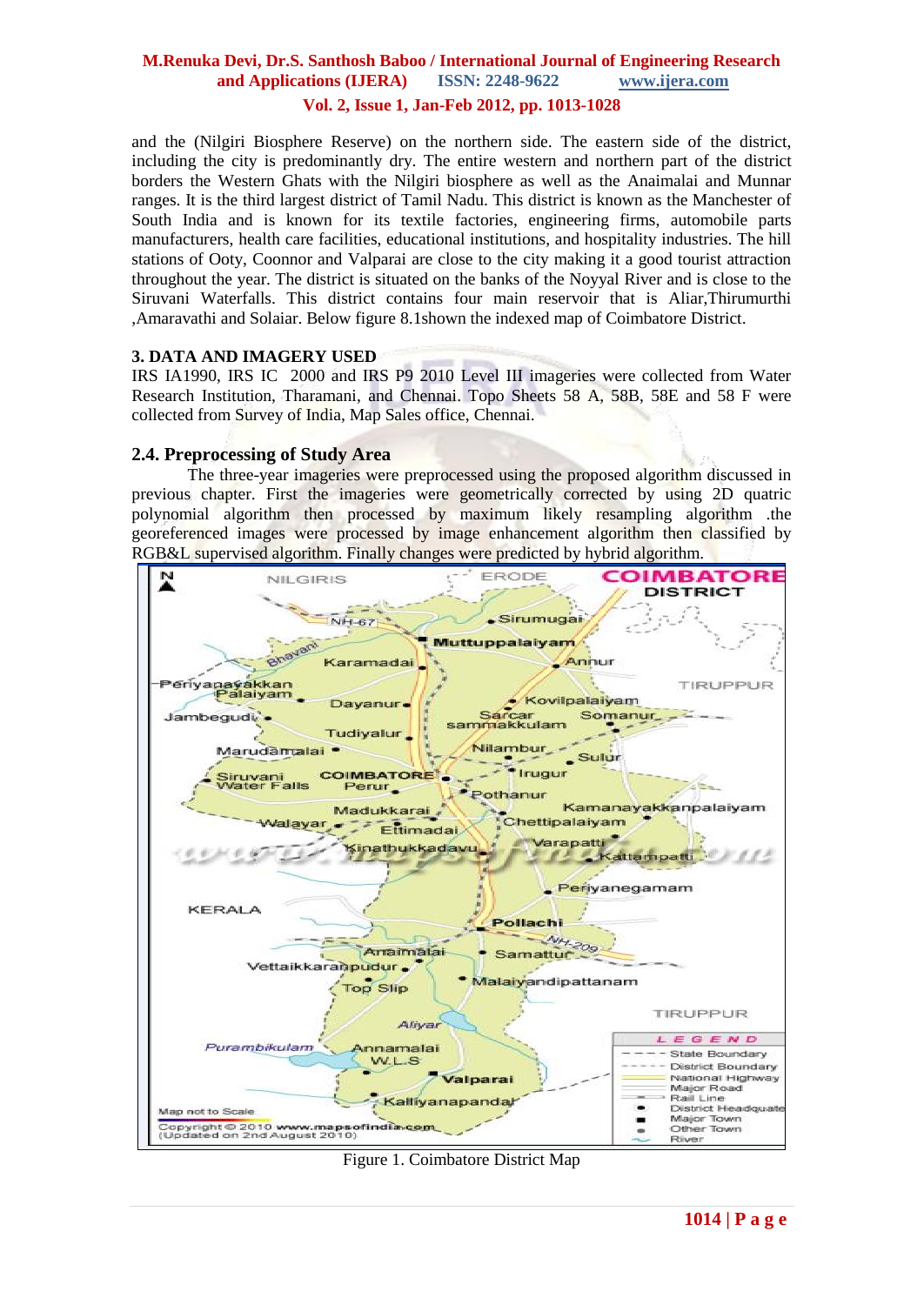# **M.Renuka Devi, Dr.S. Santhosh Baboo / International Journal of Engineering Research**  and **Applications** (**IJERA**)

#### **Vol. 2, Issue 1, Jan-Feb 2012, pp. 1013-1028**

#### **2.4.1 Spatial Distribution of Land Use Categories –1990**

IRS IA imagery of 28 January 1990 was visually analyzed and classified different kinds of land use in Coimbatore area. The spatial distribution of land use was assessed geographically and their aerial extent quantified and shown in the table 1. The histogram of land use spatial distribution shown in figure.2 and the different categories of land use and land use features classified under level II and I are shown in the figure 3.

| Sl.                     | <b>Land use categories</b>                           |                             | <b>Area</b> in |                   |  |
|-------------------------|------------------------------------------------------|-----------------------------|----------------|-------------------|--|
| N <sub>0</sub>          | <b>Level I</b>                                       |                             | Sq.km          | <b>Percentage</b> |  |
| $\mathbf{1}$            | Water body                                           | River, canal, and tanks     | 1618.130       | 18.46             |  |
| $\overline{2}$          | Settlement                                           | Towns, Villages, industries | 112.161        | 1.28              |  |
| $\overline{\mathbf{3}}$ | Forest land<br>Forest covered by scrub               |                             | 1370.413       | 15.63             |  |
|                         | Crop land                                            | Wet crop land               |                |                   |  |
| 4                       |                                                      | Dry crop land               | 912.531        | 10.41             |  |
|                         |                                                      | <b>Barren</b> land          |                | 52.06             |  |
| 5                       | <b>Barren Land</b>                                   | <b>Stony waste</b>          |                |                   |  |
|                         |                                                      | <b>Barren</b> rocky         | 4563.534       |                   |  |
| 6                       | <b>Fallow Land</b>                                   | Land with / without scrub   | 163.38         | 1.86              |  |
| 7                       | <b>Others</b><br>Layout, Quarry<br><b>Total area</b> |                             | 26.334         | 0.30              |  |
|                         |                                                      |                             | 8766.483       | 100.00            |  |

#### Table.1.Spatial Distribution of Land use in 1990



Figure.2 Histogram of land use 1990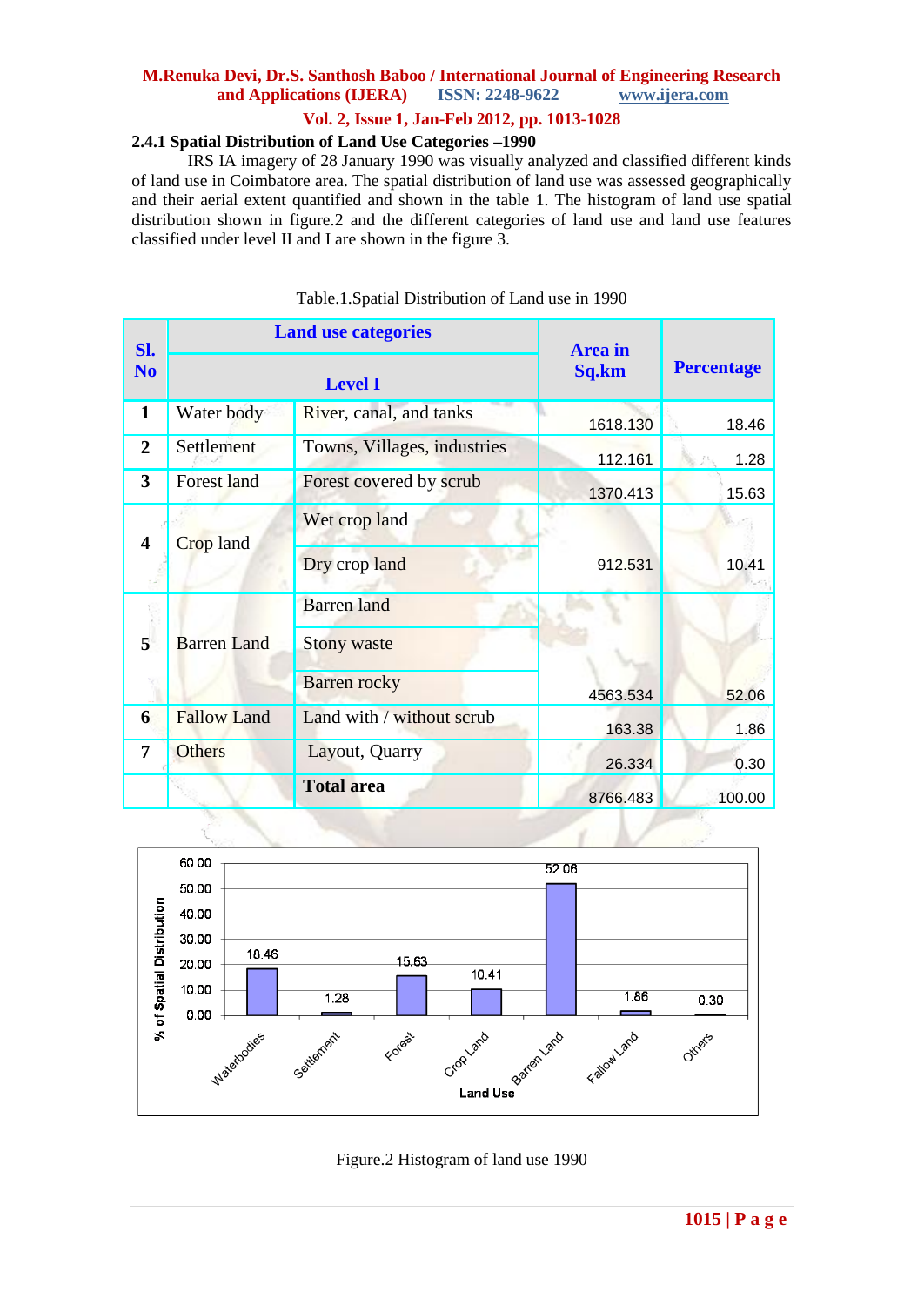**M.Renuka Devi, Dr.S. Santhosh Baboo / International Journal of Engineering Research and Applications (IJERA)** ISSN: 2248-9622 **Vol. 2, Issue 1, Jan-Feb 2012, pp. 1013-1028**



Figure. 3 Land use map of Coimbatore Area -1990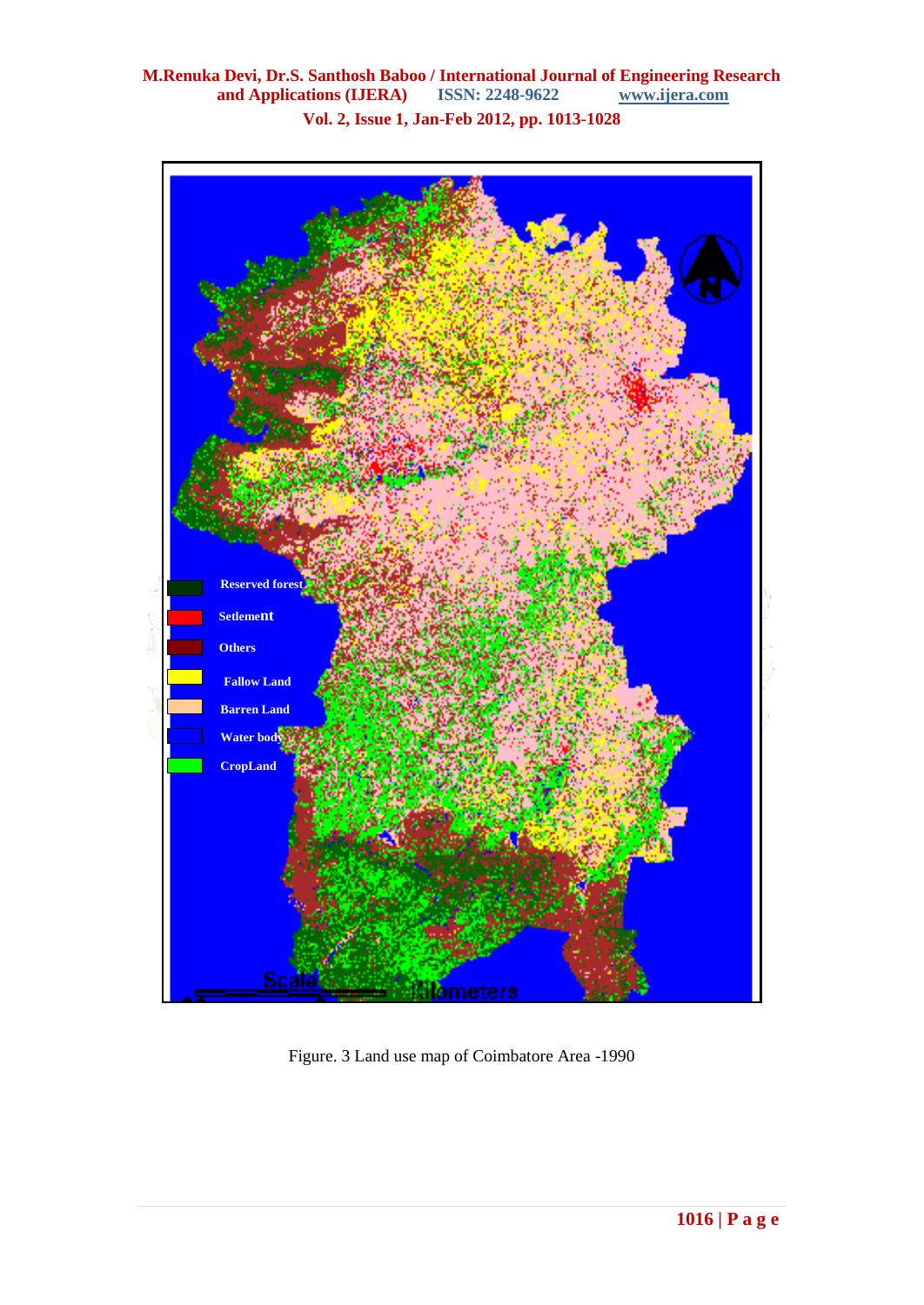#### **2.4.2 Spatial Distribution of Land Use Categories –2000**

 IRS I C LISS III satellite imagery of 25 April 2000 was visually analyzed and classified different kinds of land use in Coimbatore area. The spatial distribution of land use analyzed under GIS environment to quantify their aerial extent for April 2000 as shown in table 2. The histogram of land use spatial distribution shown in figure 4 and the different categories of land use and land use features classified under level I and level II are shown in the figure 5

| Sl.                     | <b>Land use categories</b> |                             | <b>Area</b> in |                   |  |
|-------------------------|----------------------------|-----------------------------|----------------|-------------------|--|
| N <sub>o</sub>          |                            | <b>Level I</b>              | Sq.km          | <b>Percentage</b> |  |
| $\mathbf{1}$            | Water body                 | River, canal, and tanks     | 1573.68        | 17.95             |  |
| 5                       | Settlement                 | Towns, Villages, industries | 633.02         | 7.22              |  |
| 3                       | <b>Forest land</b>         | Forest covered by scrub     | 1522.02        | 17.36             |  |
| $\overline{2}$          | <b>Crop</b> land           | Wet crop land               |                |                   |  |
|                         |                            | Dry crop land               | 1141.09        | 13.02             |  |
|                         | <b>Barren</b> Land         | <b>Barren</b> land          |                |                   |  |
| $\overline{\mathbf{4}}$ |                            | <b>Stony waste</b>          |                |                   |  |
|                         |                            | <b>Barren rocky</b>         | 2346.77        | 26.77             |  |
| 6                       | <b>Fallow Land</b>         | Land with / without scrub   | 533.75         | 6.09              |  |
| 7                       | <b>Others</b>              | Layout, Quarry              | 1016.15        | 11.59             |  |
|                         |                            | <b>Total area</b>           | 8766.483       | 100.00            |  |

Table .2 Spatial Distribution of land use in 2000



Figure.4 Histogram of land use 2000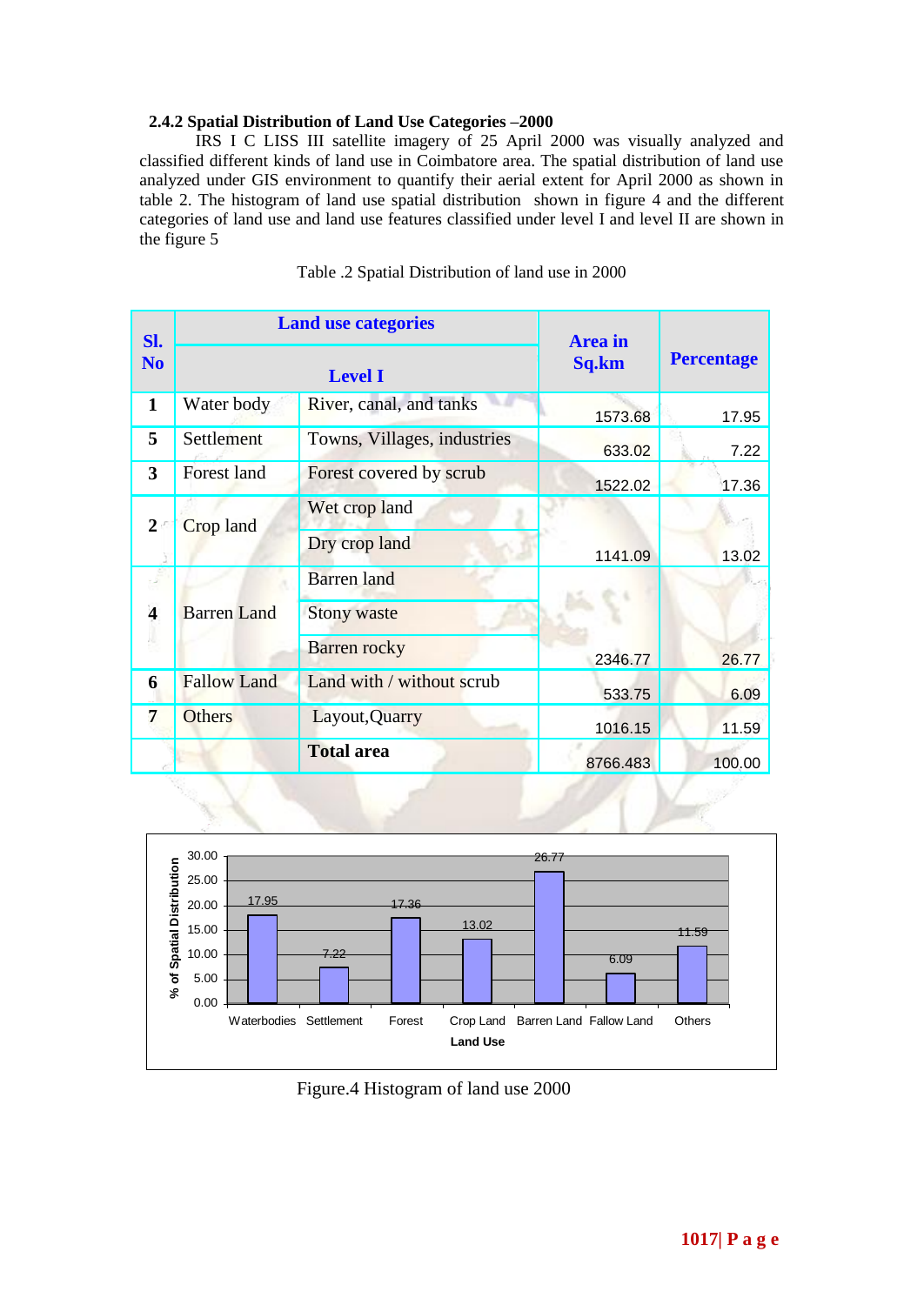

**M.Renuka Devi, Dr.S. Santhosh Baboo / International Journal of Engineering Research**  and Applications (IJERA)

Figure. 5 Land use map of Coimbatore Area -2000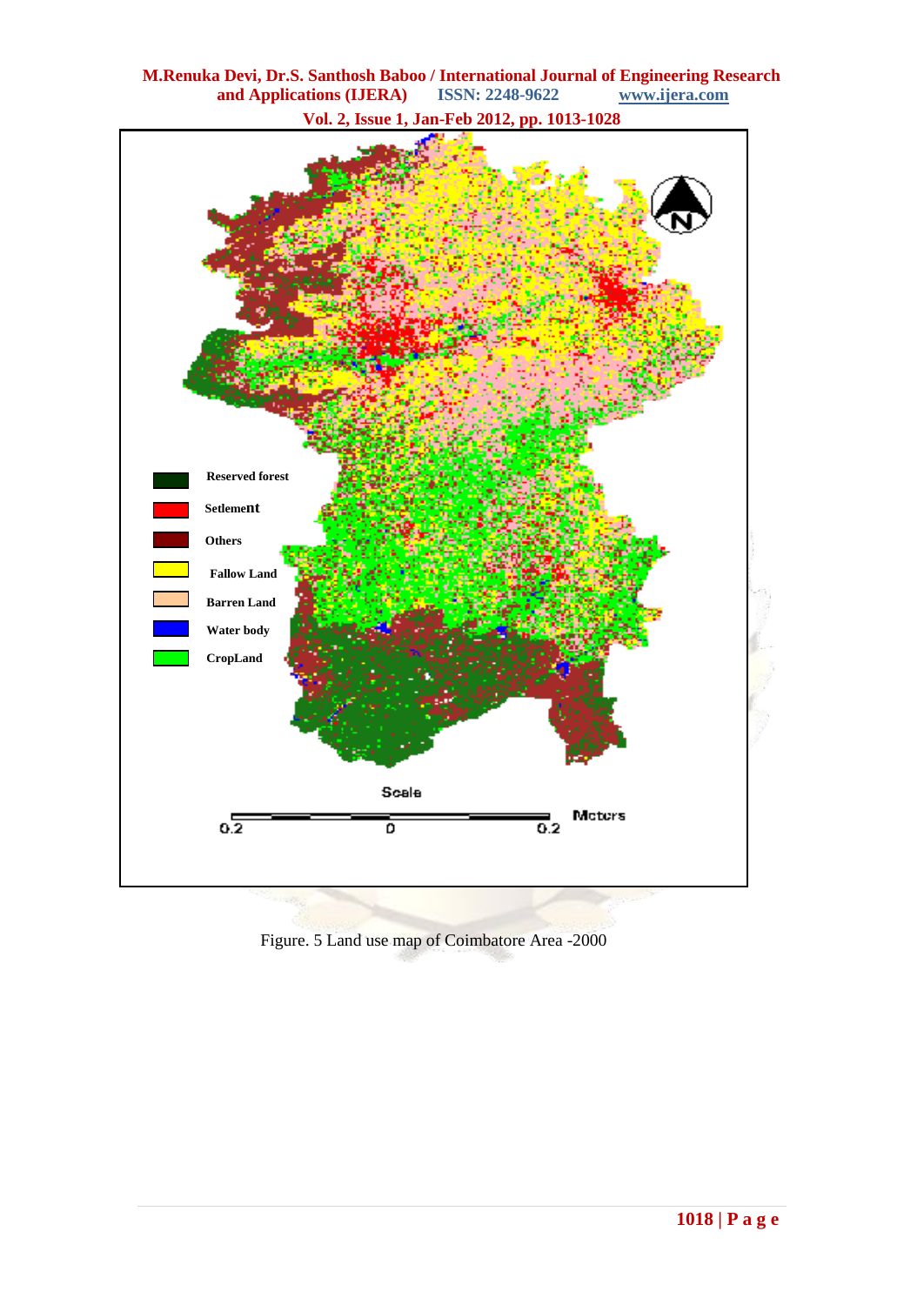# **M.Renuka Devi, Dr.S. Santhosh Baboo / International Journal of Engineering Research**  and **Applications** (**IJERA**)

## **Vol. 2, Issue 1, Jan-Feb 2012, pp. 1013-1028**

#### **2.4.3 Spatial Distribution of Land Use Categories –2010**

IRS P6 LISS III satellite imagery of 16 February 2010 was visually analyzed to know the present status of land use in Coimbatore area. The spatial distribution of land use quantified under GIS environment as furnished in the table 3. The histogram of land use spatial distribution shown in figure 6 and the different categories of land use and land use features classified under level I and level II are shown in the figure 7.

|                         |                                 | <b>Land use categories</b>                                      |                         | <b>Percentage</b> |  |
|-------------------------|---------------------------------|-----------------------------------------------------------------|-------------------------|-------------------|--|
| Sl.<br>N <sub>o</sub>   |                                 | <b>Level I</b>                                                  | <b>Area</b> in<br>Sq.km |                   |  |
| $\mathbf{1}$            | Water body                      | River, canal, and tanks                                         | 1463.52                 | 16.69             |  |
| $\overline{2}$          | Settlement                      | Towns, Villages, industries                                     | 811.37                  | 9.26              |  |
| $\overline{\mathbf{3}}$ | <b>Forest land</b>              | Forest covered by scrub                                         | 1466.41                 | 16.73             |  |
| 4                       | Crop land                       | Wet crop land<br>Dry crop land                                  | 1259.54                 | 14.37             |  |
| 5                       | <b>Barren</b> Land              | <b>Barren</b> land<br><b>Stony waste</b><br><b>Barren</b> rocky | 1624.91                 | 18.54             |  |
| 6                       | <b>Fallow Land</b>              | Land with / without scrub                                       | 759.919                 | 8.67              |  |
| 7                       | <b>Others</b><br>Layout, Quarry |                                                                 | 1380.81                 | 15.75             |  |
|                         | <b>Total area</b>               |                                                                 | 8766.483                | 100.00            |  |

Table.3 Spatial Distribution of Land use in 2010



**Figure. 6 Histogram of Land use 2010**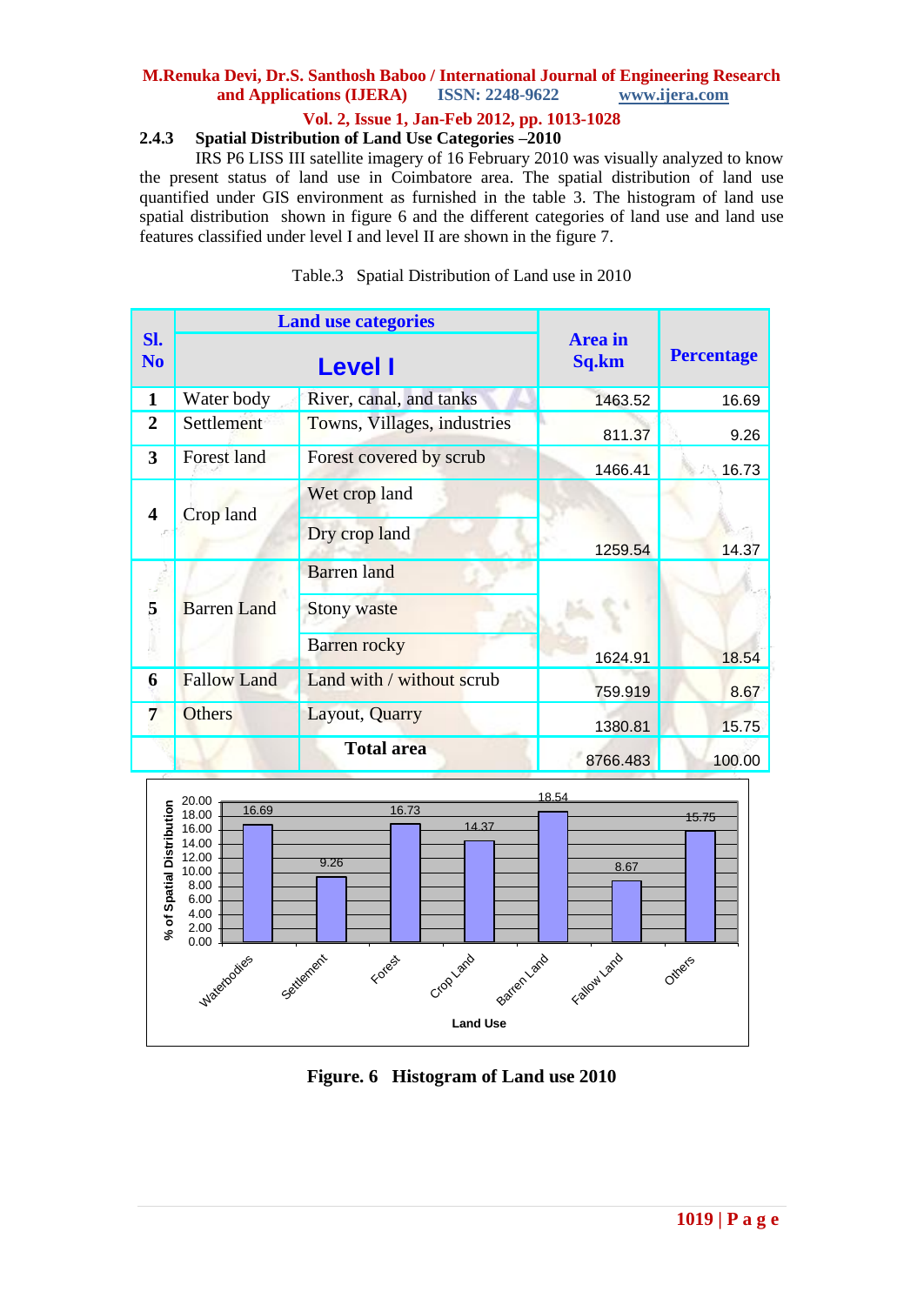

Figure. 7 Land use map of Coimbatore Area- 2010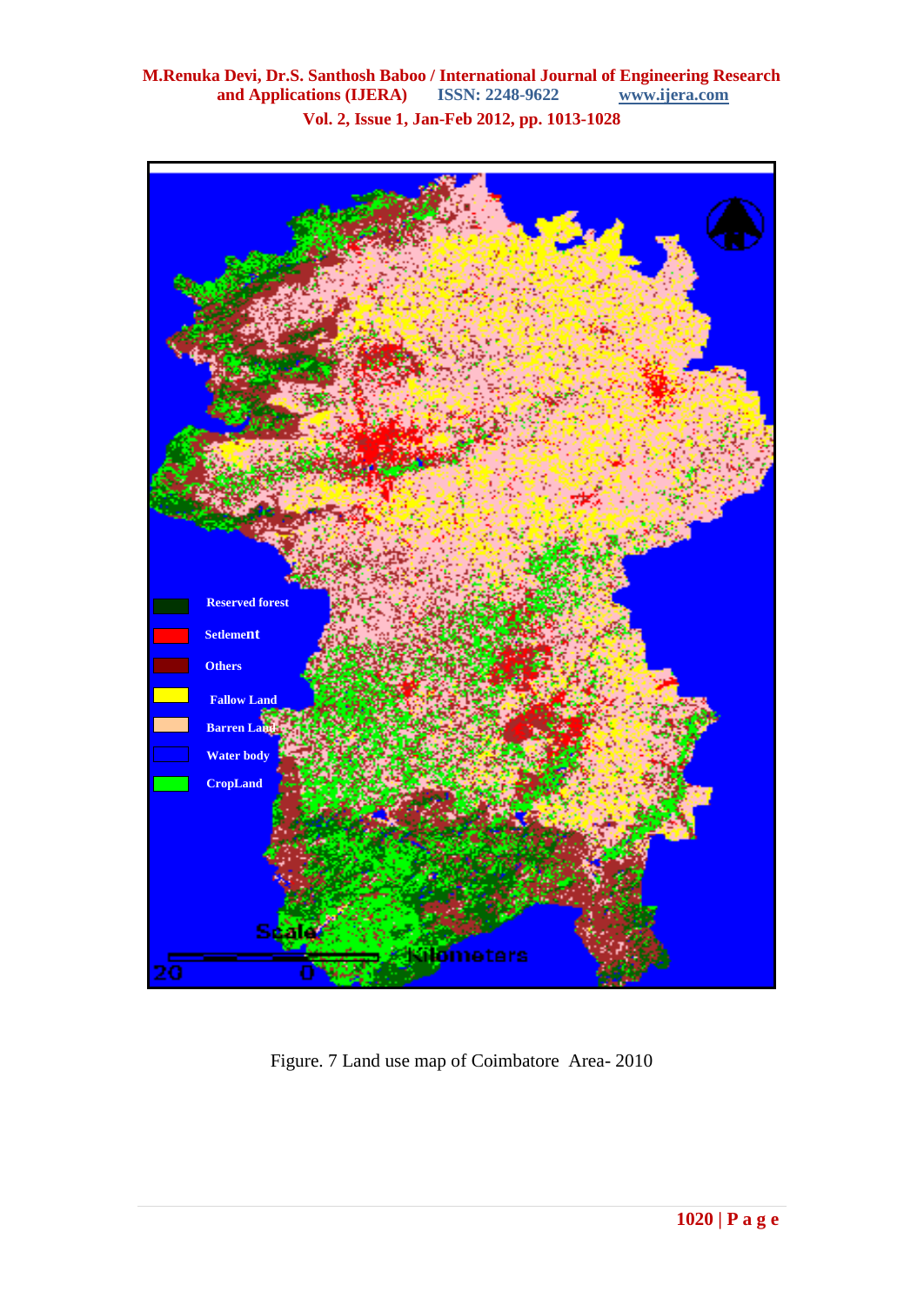#### **Vol. 2, Issue 1, Jan-Feb 2012, pp. 1013-1028**

## **3. LAND USE CHANGE DETECTION- GIS ANALYSIS**

The land use change detections for the period from 1990 to 2000, 2000 to 2010 and over all land use changes from 1990 to 2010 are analyzed under GIS environment. All land use features such as crop land (wet/dry crop); forest land (dense forest and scrub forest), fallow land included the land with / without scrub, barren land included stony waste, barren rocky, alkalinity, water bodies (tanks, river and canal), and others (layout, commercial land and quarry) are individually assessed to know the changes in spatial distribution in this area. The changes in the land use over the period deflect either development activity or vagaries of natural phenomenon.

#### **3.1 Land Use Change Detection (1990-2000)**

The land use change detections from 1990 to 2000 reflect that changes especially in the wet and dry crops gained 20.03%. Cultivation practices has increased mainly due to human population growth who exerted in agriculture actives for their survival, increasing number of irrigation wells and free electricity for agriculturalist announced by the Government of Tamil Nadu, in July 1989. Built-up land has increased 8.43% due to high growth rate of human population. Decreasing trend of land use is also found to occur as barren land 45.58% and fallow land 69.39% in its extent caused by the development of land use practices. It was observed that the 9.96 % of forest increased in east and south reserved forest. Alkalinity land is found to occur in and around But most of the land was affected by layout, quarry and commercial land. It was observed that the 97.40% affected the useful land. Spatial distribution of land use and land use change detection between 1990 and 2000 was furnished in Table 4.

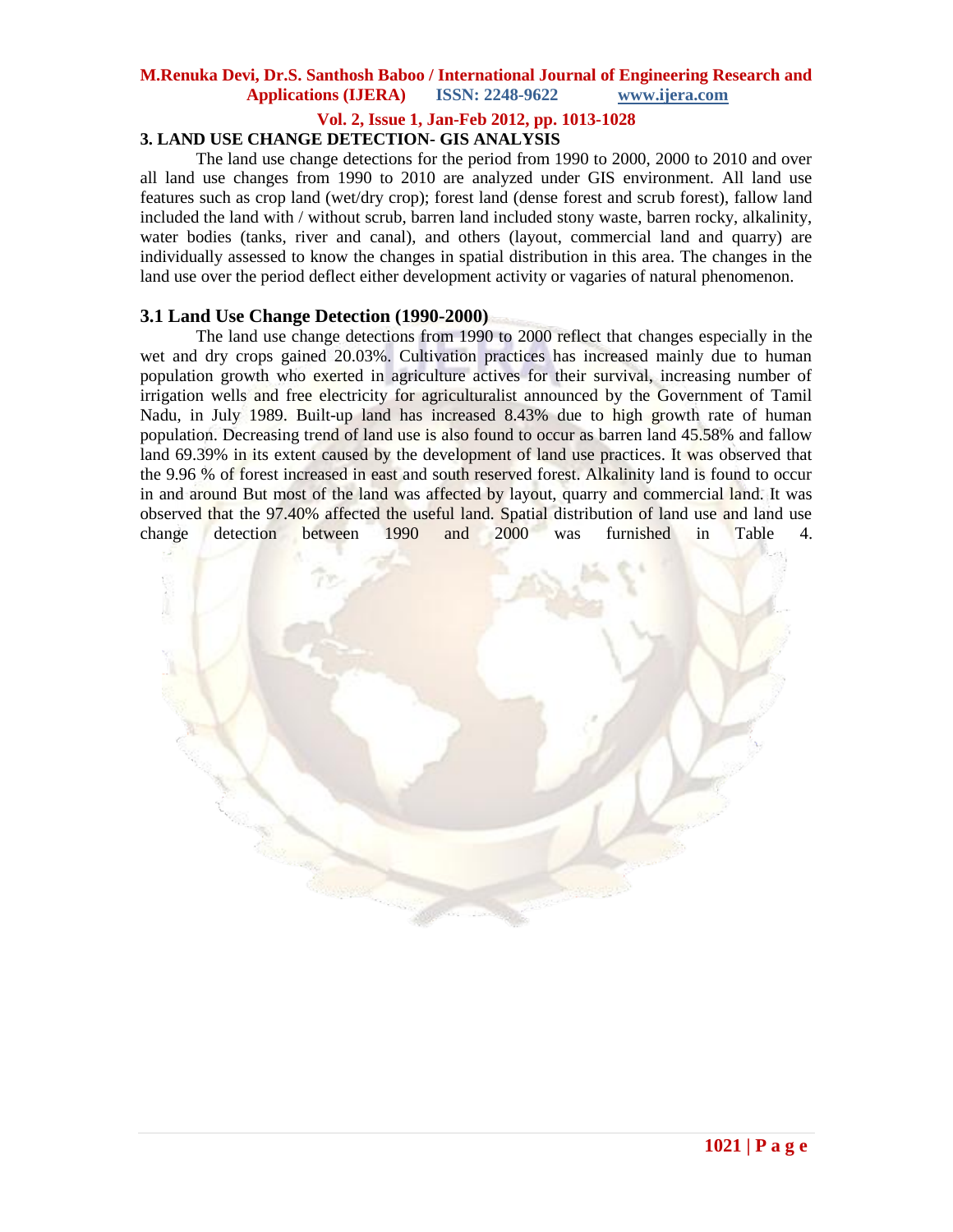# **M.Renuka Devi, Dr.S. Santhosh Baboo / International Journal of Engineering Research and**  Applications (**IJERA**) **Vol. 2, Issue 1, Jan-Feb 2012, pp. 1013-1028**

| S<br>п<br>N             | <b>Land use category</b> |                                                                 | <b>Extent of land</b><br>use in Sq.km |               | Los<br>sin<br>sq.k      | <b>Gain</b><br>in.<br>Sq.k | <b>Variation</b>          |       |
|-------------------------|--------------------------|-----------------------------------------------------------------|---------------------------------------|---------------|-------------------------|----------------------------|---------------------------|-------|
| $\mathbf{o}$            | Level I                  |                                                                 | 1990                                  | 2000          | m                       | m                          | In<br>sq.km               | $\%$  |
| $\mathbf{1}$            | Water<br>body            | River, canal, and tanks                                         | 1618.13                               | 1573.68       | 44.4<br>5               |                            | 44.45                     | 2.74  |
| $\overline{2}$          | Settlement               | Towns, Villages,<br>industries                                  | 112.161                               | 633.02        |                         | 520.85<br>9                | 520.85<br>$\overline{9}$  | 8.43  |
| $\overline{3}$          | Forest<br>Land           | Dense Forest, Scrub<br>Forest                                   | 1370.41<br>3                          | 1522.02       |                         | 151.60<br>$1 -$            | 151.60<br>$1 -$           | 9.96  |
| $\overline{\mathbf{4}}$ | Crop land                | Wet crop land and Dry<br><b>Crop Land</b>                       | 912.531                               | a,<br>1141.09 |                         | 228.55<br>9                | 228.55<br>9               | 20.03 |
| 5                       | <b>Barren</b><br>land    | <b>Barren</b> land<br><b>Stony waste</b><br><b>Barren rocky</b> | 4563.53<br>4                          | 2346.77       | 2216.<br>764            |                            | 2216.76<br>$\overline{4}$ | 45.58 |
| 6                       | Fallow<br>Land           | Land with / without<br>scrub                                    | 163.38                                | 533.75        | 370.3<br>$\overline{7}$ |                            | 370.37                    | 69.39 |
| $\overline{7}$          | Others                   | Layout, Quarry,                                                 | 26.334                                | 1016.15       |                         | 989.81<br>6                | 989.81<br>6               | 97.40 |
|                         |                          | <b>Total</b> area                                               | 8766.483                              | 8766.48<br>3  |                         |                            |                           |       |
|                         |                          |                                                                 |                                       |               |                         |                            |                           |       |

Table. 4 Spatial Distribution of Land use and change detection between 1990-2000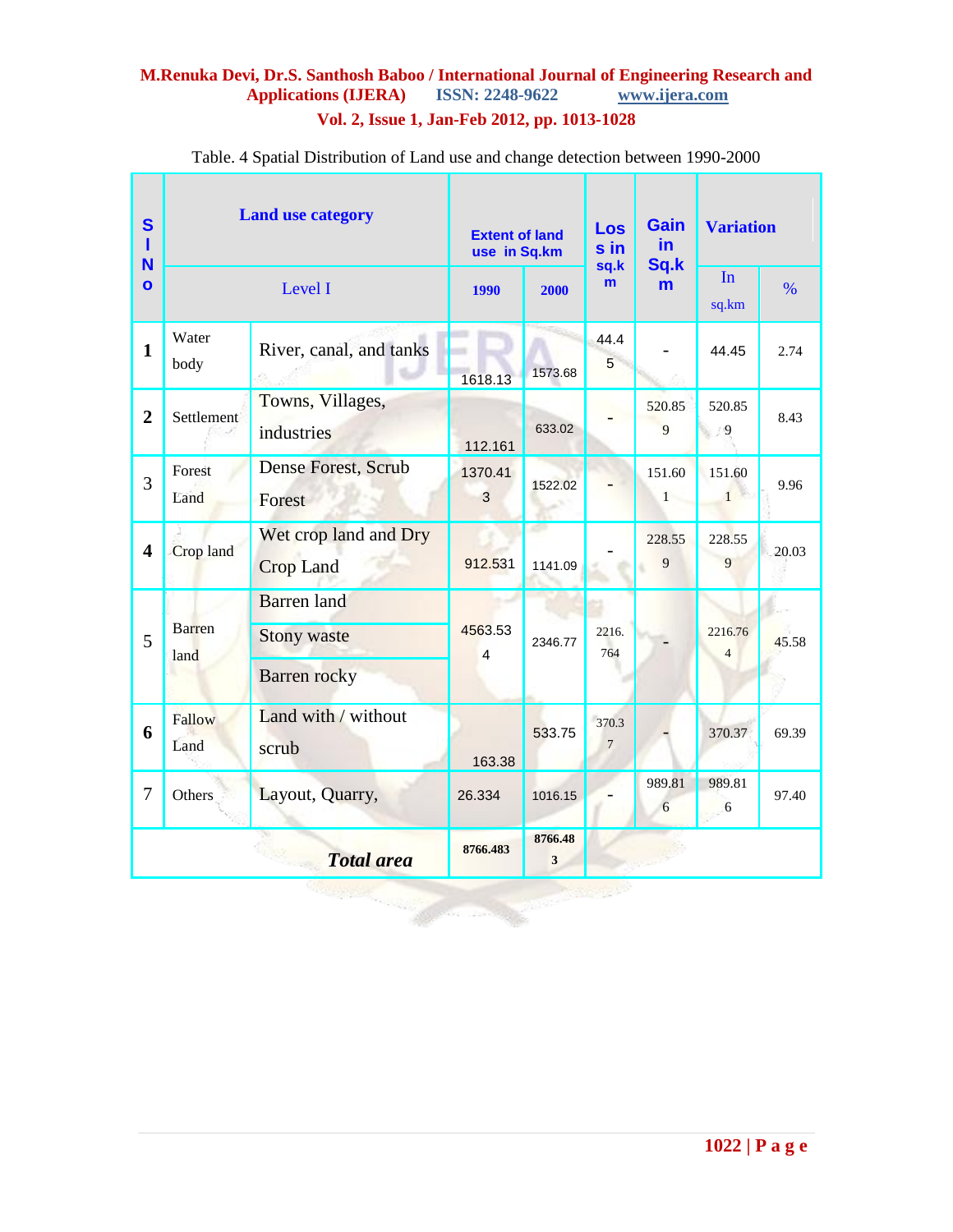#### **Vol. 2, Issue 1, Jan-Feb 2012, pp. 1013-1028**

## **3. 2 Land Use Change Detection 2000-2010**

Analyzed the land use change detections from 2000 to 2010 reflect that changes especially in the wet and dry crops gained 9.40% respectively. Cultivation practices has continuously increased in the past two decade this was mainly due to human population growth who exerted in agriculture actives for their survival, increasing number of irrigation wells. Builtup land has increased 22% due to high growth rate of human population. There was a tremendous change in built-up land. Nearly 10% of water body was decreased. Decreasing trend of land use was also found to occur in barren land in its extent caused by the development of land use practices. 3.69% degraded of forestland was observed in the Annaimali reserved forest where located in the Southern part of Coimbatore area due to intrusion of farming communities for agriculture use. Fallow land and others were increased. The spatial distribution of land use and land use change detection between 2000 and 2010 shown in table 5

| SI<br>N<br>$\mathbf{0}$ | <b>Land use category</b> |                                                          | <b>Extent of land use in</b><br>Sq.km |          | Loss<br>in.<br>sq.km | <b>Gain in</b><br>Sq.km | <b>Variation</b> |               |
|-------------------------|--------------------------|----------------------------------------------------------|---------------------------------------|----------|----------------------|-------------------------|------------------|---------------|
|                         |                          | Level I                                                  | 2000                                  | 2010     |                      |                         | In sq.km         | $\frac{0}{6}$ |
| $\mathbf{1}$            | Water<br>body            | River, canal, and<br>tanks                               | 1573.68                               | 1463.52  | 110                  |                         | 110              | 6.98          |
| $\overline{2}$          | Settleme<br>nt           | Towns, Villages,<br>industries                           | 633.02                                | 811.37   |                      | 178.35                  | 178.35           | 22            |
| 3                       | Forest<br>Land           | Dense Forest,<br><b>Scrub Forest</b>                     | 1522.02                               | 1466.41  | 55.61                |                         | 55.61            | 3.65          |
| $\blacktriangle$        | Crop<br>land             | Wet crop land and<br>Dry Crop Land                       | 1141.09                               | 1259.54  |                      | 118.45                  | 118.45           | 9.40          |
| 5                       | <b>Barren</b><br>land    | <b>Barren</b> land<br><b>Stony waste</b><br>Barren rocky | 2346.77                               | 1624.91  | 721.8<br>6           |                         | 721.86           | 30.76         |
| 6                       | Fallow<br>Land           | Land with / without<br>scrub                             | 533.75                                | 759.919  |                      | 226.16<br>9             | 226.16<br>9      | 29.76         |
| $\overline{7}$          | Others                   | Layout, Quarry,                                          | 1016.15                               | 1380.81  |                      | 364.66                  | 364.66           | 26.40         |
|                         |                          | <b>Total</b> area                                        | 8766.483                              | 8766.483 |                      |                         |                  |               |

Table. 5 Spatial Distribution of Land use and Change detection 2000-2010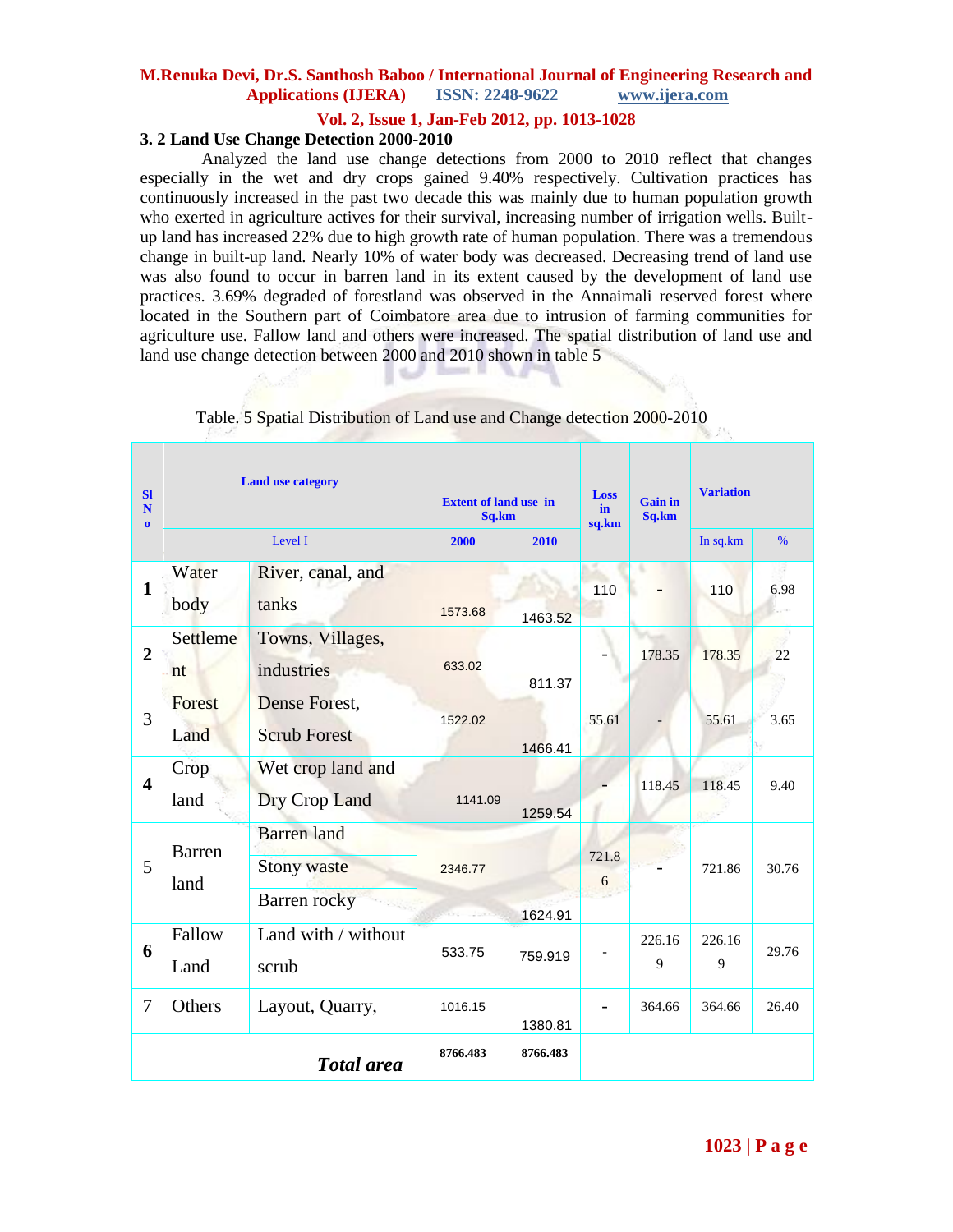## **Vol. 2, Issue 1, Jan-Feb 2012, pp. 1013-1028**

# **3.3 Land Use Change Detection Over the Period of 1990-2010**

Over all changes in the spatial distribution of land use is assessed from 1990 to 2010 and shown in the table 6. From the analysis it observed that built up land and cropland have increased a considerable extent ie built up land 86.17% and cropland 27.55% due to developmental activities in Coimbatore area.In the 2010 Title Park was constructed in that period. Barren land has decreased up to 64.39%. Land affected by quarry has highly increased. But 6.54% of forest increased. Nearly 7% of water body decreased. Due to improper management of groundwater for agriculture use leads to the lowering of groundwater level in many parts now facing the Coimbatore area.

Table. 6 Spatial distribution of Land use and change detection between 1990-2010

 $\sim$   $\sim$   $\sim$   $\sim$   $\sim$ 

| <b>SI</b><br><b>N</b><br>$\mathbf{o}$ | <b>Land use category</b> |                                                                 | <b>Extent of land use</b><br>in Sq.km |          | Los<br>sin<br>sq.k | <b>Gain</b><br>in.<br>Sq.k | <b>Variation</b>          |               |
|---------------------------------------|--------------------------|-----------------------------------------------------------------|---------------------------------------|----------|--------------------|----------------------------|---------------------------|---------------|
|                                       | Level I                  |                                                                 | <b>1990</b>                           | 2010     | m                  | m                          | In<br>sq.km               | $\frac{0}{6}$ |
| $\mathbf{1}$                          | Water<br>body            | River, canal, and tanks                                         | 1618.130                              | 1463.52  | 154.61             |                            | 154.61                    | 6.98          |
| $\overline{2}$                        | Settleme<br>nt           | Towns, Villages,<br>industries                                  | 112.161                               | 811.37   |                    | 699.209                    | 699.209                   | 86.17         |
| $\overline{3}$                        | Forest<br>Land           | Dense Forest, Scrub<br>Forest                                   | 1370.413                              | 1466.41  |                    | 95.99                      | 95.99                     | 6.54          |
| $\overline{\mathbf{4}}$               | Crop<br>land             | Wet crop land and Dry<br><b>Crop Land</b>                       | 912.531                               | 1259.54  |                    | 347.009                    | 347.009                   | 27.55         |
| 5                                     | <b>Barren</b><br>land    | <b>Barren</b> land<br><b>Stony waste</b><br><b>Barren</b> rocky | 4563.534                              | 1624.91  | 2938.6<br>24       |                            | 2938.62<br>$\overline{4}$ | 64.39         |
| 6                                     | Fallow<br>Land           | Land with / without<br>scrub                                    | 163.38                                | 759.919  |                    | 596.539                    | 596.539                   | 78.5          |
| 7                                     | Others                   | Layout, Quarry,                                                 | 26.334                                | 1380.81  |                    | 1354.47<br>6               | 1354.47<br>6              | 98.09         |
|                                       | <b>Total</b> area        |                                                                 |                                       | 8766.483 |                    |                            |                           |               |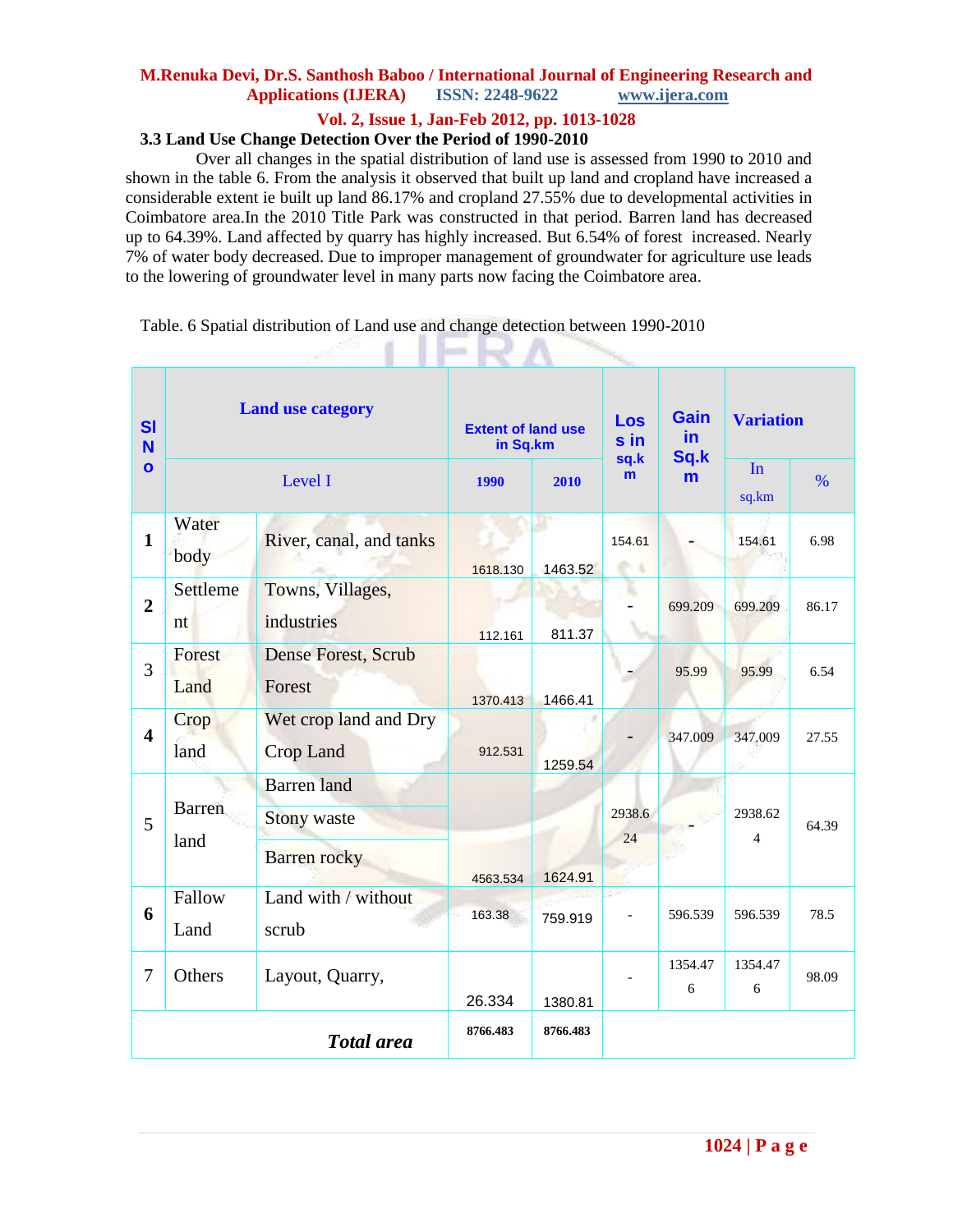**Vol. 2, Issue 1, Jan-Feb 2012, pp. 1013-1028**

It was observed that the increasing trend in the built up land. We can see in the below figure 8.8.In this figure 8.8 two images were used IRS IA 1990 and IRS P6 2010



Figure .8 Increasing Settlement in the 1990 to 2010 imagery

## **3.4 Land Use Change Detection over the period of 2020(in next 10 year)**

It was observed that the trend of crop land and built –up land increased in the past 2 decade. So it will be the trend in the next 10 year. Figure 9 shows the land use and land cover in next 10 year. The red color in the denoted the built up land. It can be observed visually. The map was processed by ERDAS Imagine 9.2.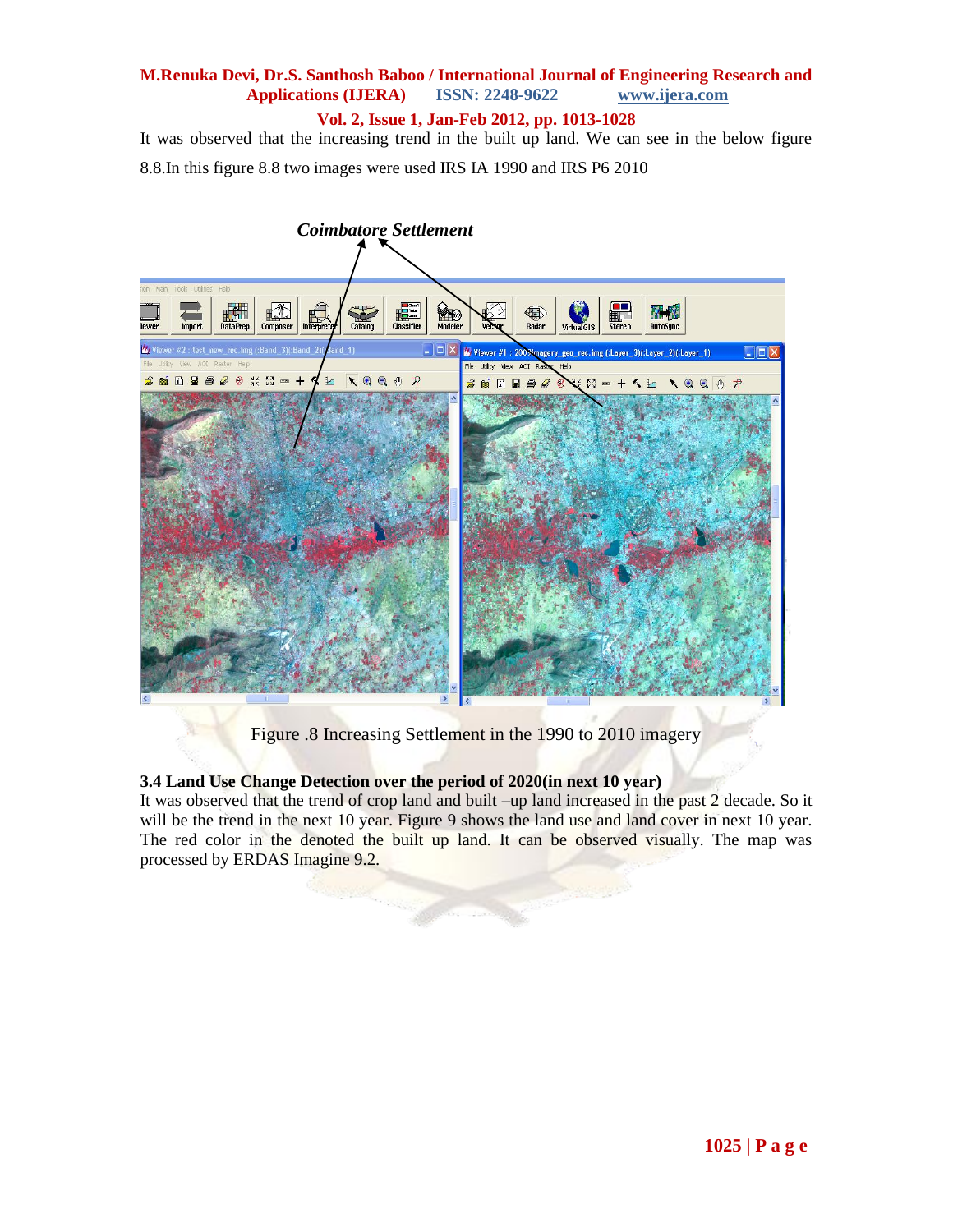

**Vol. 2, Issue 1, Jan-Feb 2012, pp. 1013-1028**

Figure 9. Land Use and Land Cover in the year 2020

# **4. CONCLUSION AND RECOMMENDATIONS**

The past and present land use patterns assessed and compared the changes by overlay analysis under GIS environment for the period 1990 to 2000, 2000 to2010 and 1990 to 2010 in Coimbatore area. During the year 1990and 2000, it was observed that the following land use categories have increased in its extent i.e. built-up land 8.43%, cropland 20.03% and forest 9.96% at the same time there was decreasing trend in the Fallow land 69.39%, barren land45.58%, and water bodies 2.74%. Increasing trend on intensive cultivation practice during 1990 to 2000 was mainly due to provision of free current for agriculturalist announced by the Government of Tamil Nadu in July 1989.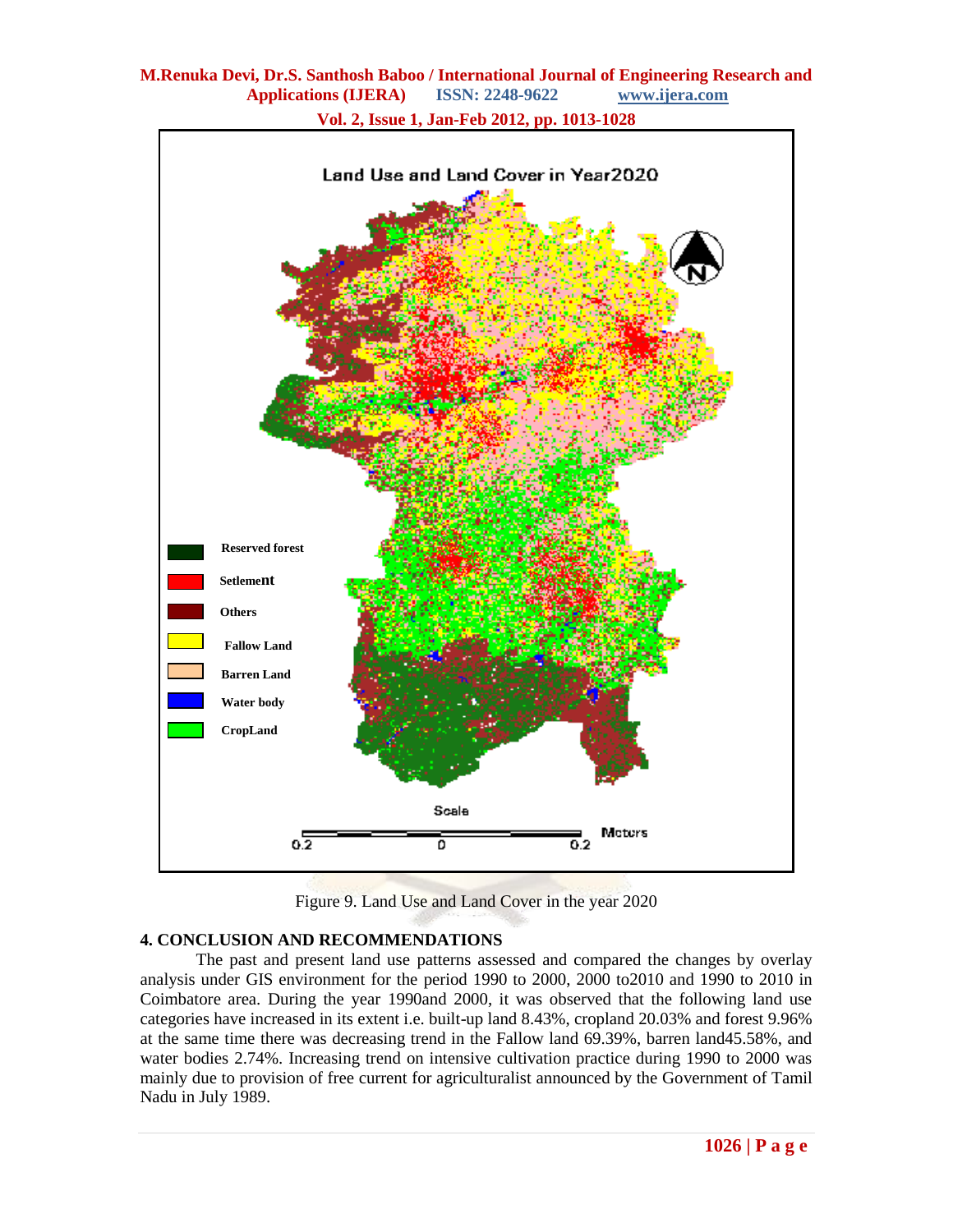## **M.Renuka Devi, Dr.S. Santhosh Baboo / International Journal of Engineering Research and Applications (IJERA) ISSN: 2248-9622 www.ijera.com Vol. 2, Issue 1, Jan-Feb 2012, pp. 1013-1028**

The land use change detection study also analyzed for the period of 2000 to2010. The study reflects that the following category have increased in its extent i.e built-up land 22%, crop land 9.40%, land with/without scrub and shrub 29% waste. Decreasing trend observed especially in the forest area 6.98% is mainly due to depletion of water level found to occur in many parts of Coimbatore area. Decreasing trend is also observed in barren land 30.76%. Land affected by quarry has increased to 26% in and around Northeastern part of this area. Deforestation has increased to 3.65% in Annaimali reserved forest in the southern and valayar reserved forest in the

Over all land use detection is assessed for the period 1990 to 2010. From the analysis it observed that built-up land and cropland have increased a considerable extent (built up land: 86.17% and cropland 27.55% )due to developmental activities in Coimbatore area. From the 3 decay observation the future trend of Coimbatore in builup land will be followed the same trend in the 1990 to 2010. The next 10-year will follow the trend in 1990 to 2010.

Improper management of surface and groundwater for agriculture activities leads the depletion of groundwater level in many parts of the Coimbatore area now facing the critical water scarcity. Thus land use plan at micro level have to be prepared through full participation of the agriculture communities. The government agencies can provide the needed technical advice on selection of crops grown based on the availability of groundwater resources of the area and popularizing micro irrigation system for sustainable land use practices in this area. Agricultural department can also make a study in this regard and suggest suitable cropping patterns, which are consuming less water in this area.

#### **REFERENCES**

eastern part of this area.

- [1] Butera. M.K., Remote sensing of wetlands, IEEE Transactions on Geoscience and Remote Sensing GE-21,pp. 383-392, 1983
- [2] Campbell, Introduction to Remote Sensing, CORINE Land Cover Technical Guide, European Commission Luxemburg, pp. 21-53. 2002.
- [3] Dean, A.M., Smith, G.M., An evaluation of per parcel land cover mapping using maximum likelihood class probabilities, International Journal of Remote Sensing, 24 (14), pp. 2905-2920, 2003
- [4] Ernst, C.L., Hoffer R.M., Digital processing of remotely sensed data for mapping wetland communities. LARS Technical Report 122079. Laboratory for Applications of Remote Sensing. Purdue University, West Lafayette, 119 pp. 1979.
- [5] Kiyonari Fukue, Haruhisa Shimoda, Yoshiaki, Evaluations of unsupervised methods for landcover/use classifications of landsat TM data,Geocarto International, Volume 3, Issue 2, Pages 37  $-44, 1988$
- [6] Lu ab, D. Batistella, C. M. Moran ab, E., Land-cover classification in the Brazilian Amazon with the integration of Landsat ETM+ and Radarsat data; International Journal of Remote Sensing. Vol.28, Issue. 24, pp. 5447 – 5459,2007
- [7] Lillesand, T.M., Kiefer R., Remote Sensing Image Interpretation. John Wiley, NewYork. 1993.
- [8] LU.D , WENG.Q, A survey of image classification methods and techniques for improving classification performance, International Journal of Remote Sensing, Vol. 28, No. 5, 823–870, 10 March 2007.
- [9] Lambin E.F.,A.H. Strahler.,Change vector analysis in multitemporal space: a tool to detect and categorize land cover change processes using high temporal resolution satellite data. Remote Sensing of the Environment, 48:231-244. 1994.
- [10] Story, M , R. Congalton, Accuracy assessment: a user's perspective. Photogrammetric Engineering and Remote Sensing, 52(3):397-399. 1986